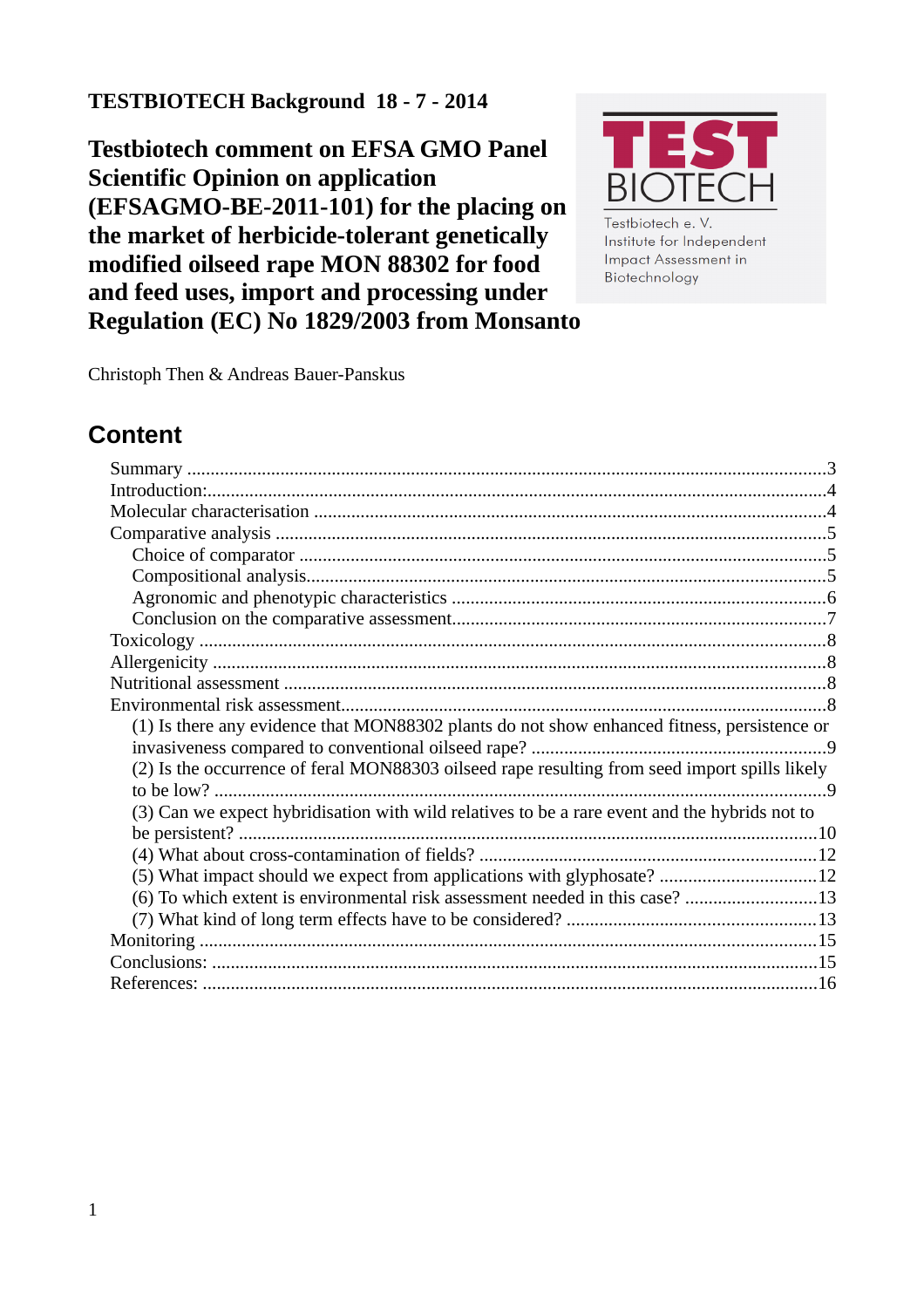#### <span id="page-1-0"></span>*Summary*

MON88303 is a genetically modified herbicide-resistant oilseed rape developed by Monsanto, which is designed to withstand even higher dosages and even more frequent applications of herbicides. Monsanto filed an application for import licensing in the EU. If authorisation is granted, viable whole kernels would be allowed for import into the EU, thereby risking the uncontrolled spread of the plants in the environment.

The risk assessment prepared by EFSA has considerable shortcomings:

- Only a superficial analysis of the effects of the genetic intervention on the genome and the ingredients of the plants was carried out.
- No stress-tests were carried out to test the plants' reactions to different environmental conditions – as a consequence, these reactions cannot be evaluated.
- No investigations were performed (such as feeding studies or cell culture tests) with regard to possible health effects.
- Possible health risks related to the residues of spraying with herbicides were not assessed, even though MON88302 is especially designed to withstand higher dosages and more frequent applications of glyphosate (brands like Roundup).
- Evident unintentional changes in the plants such as a significant delay in days-to-firstflowering were not examined for their causes.
- The likelihood of an uncontrolled spread into the environment has been systematically played down.
- Although the data presented by Monsanto were scientifically useless with regard to the risk for persistence and invasiveness, EFSA did not require any further investigation.
- Important publications were not considered in the assessment of long-term effects and the risks for gene flow to native plant populations.

The manner in which the MOB88302 risk assessment was carried out by EFSA is nothing less than a systematic attempt to avoid detailed investigations as far as possible. This approach might suit the interests of the industry, but falls short of legal requirements. The EU legislation as formulated in the regulations 18929/2003 and 178/20012 and in the directive 2001/18 requires a high level of protection for both humans and the environment with due regard to the precautionary principle. Instead of respecting the nature of the legislation, EFSA is following a "don't look – don't find" approach and claims that the product's safety has been proven, even though crucial data are missing. Consequently, EFSA's opinion must be rejected and the import of MON88302 cannot be permitted.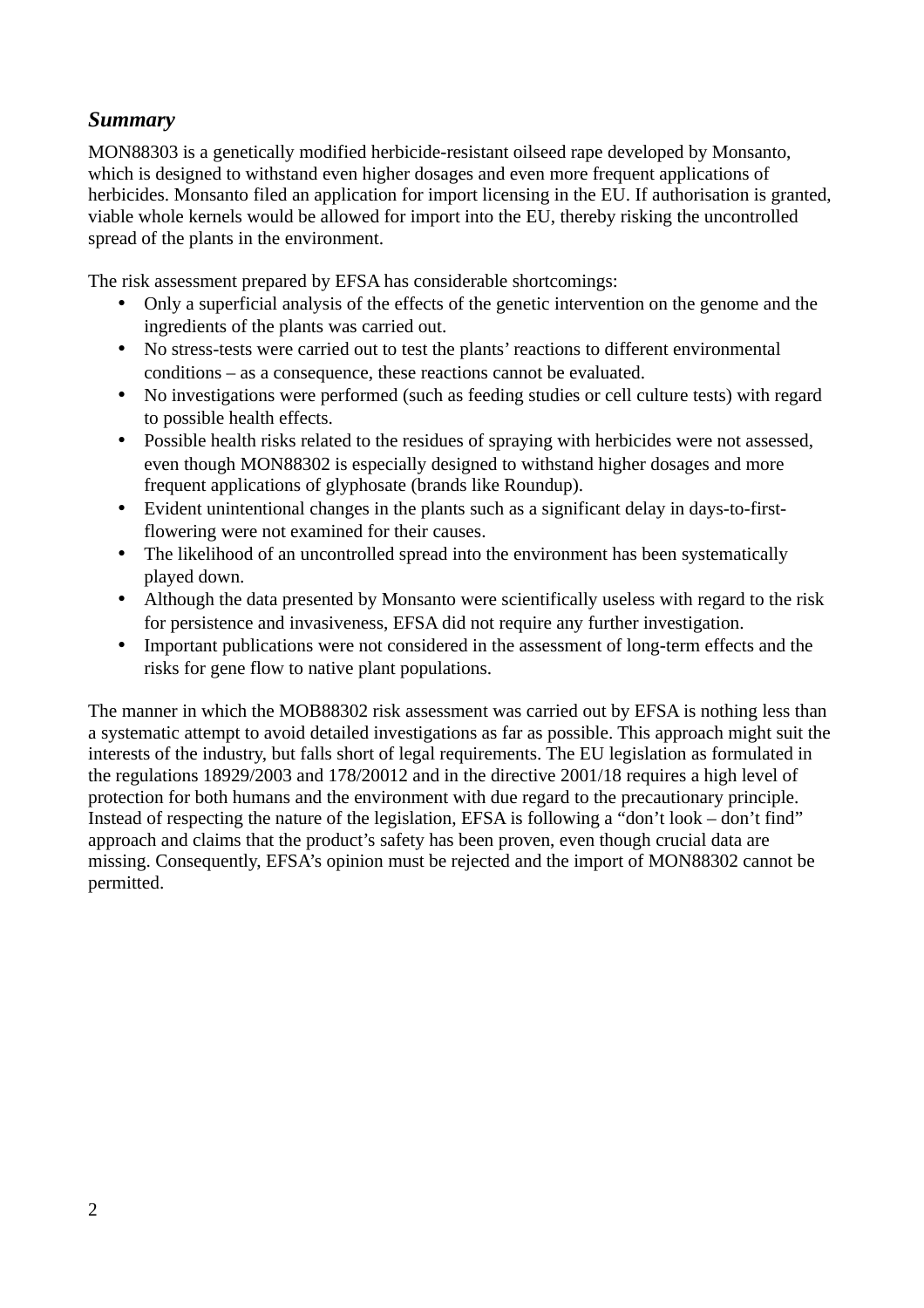#### <span id="page-2-1"></span>*Introduction:*

This comment concerns MON88302, a genetically engineered, herbicide-tolerant (glyphosate) oilseed rape which produces an enzyme that confers herbicide resistance (CP4 EPSPS). According to Monsanto´s application (Monsanto, 2012) the plants are

"designed to provide growers with improved weed control through tolerance to higher rates of glyphosate and greater flexibility for glyphosate herbicide application. … By virtue of CP4 EPSPS expression in pollen, MON 88302 provides tolerance to glyphosate during the sensitive reproductive stages of growth, and enables the application of glyphosate at higher rates up to first flower with no detectable impact to male fertility".

MON88302 is part of Monsanto´s tailored strategy to combat herbicide resistant weeds that occur in many fields where glyphosate resistant plants are grown. Farmers who plant MON88302 oilseed rape will be able to apply higher dosages of glyphosate more frequently as required. In consequence the exposure to the herbicide will be higher for the environment and the plants will show higher levels of residue, which will subsequently be present in any food or feed derived thereof. At the same time Monsanto will be able to sell more of the herbicide and its patented genetically engineered seeds.

#### <span id="page-2-0"></span>*Molecular characterisation*

The data as presented are not conclusive. The additional DNA in the plant genome was inserted between two transcriptional areas, but no investigation was carried out to see whether this has changed plant gene activity.

So-called open reading frames (ORF), which can give rise to various new gene products, were identified at the site of insertion. But the relevant DNA sequences were only assessed for potential new proteins and not in regard to other biologically active DNA products such as micro-RNA. These small RNA parts are likely to emerge from the open reading frames and interact with gene regulation with translation into proteins. There are publications showing miRNA might pass from plants to animals and humans (Zhang et al., 2011, Lukasik & Zielenkiewicz, 2014). Its effects on health and environment are a matter of huge uncertainty. In its opinion, EFSA completely ignored this issue.

The expression of the artificial DNA construct was investigated in regard to the production of the EPSPS enzyme in the kernel, without taking into account the impact of stressful environmental conditions that may impact gene expression.

Other relevant parts of the plant such as pollen were not investigated. EFSA argues that the pollen and other parts of the plants are not relevant because Monsanto only applied for the import of the kernels. However (see below), it is highly likely that there will be some spillage of the kernels into the environment, especially at production sites and along transport routes, where the plants will start to grow and produce pollen. Essentially all parts of the plants should have been subjected to risk assessment.

Likewise gene expression in all parts of the plant needs to be assessed to find out more about the overall functional and genetic stability of the inserted DNA and its interactivity with the plant's genome. Adequate risk assessment of food and feed undoubtedly necessitates an understanding of the overall quality of the genetically engineered plant and its derivation.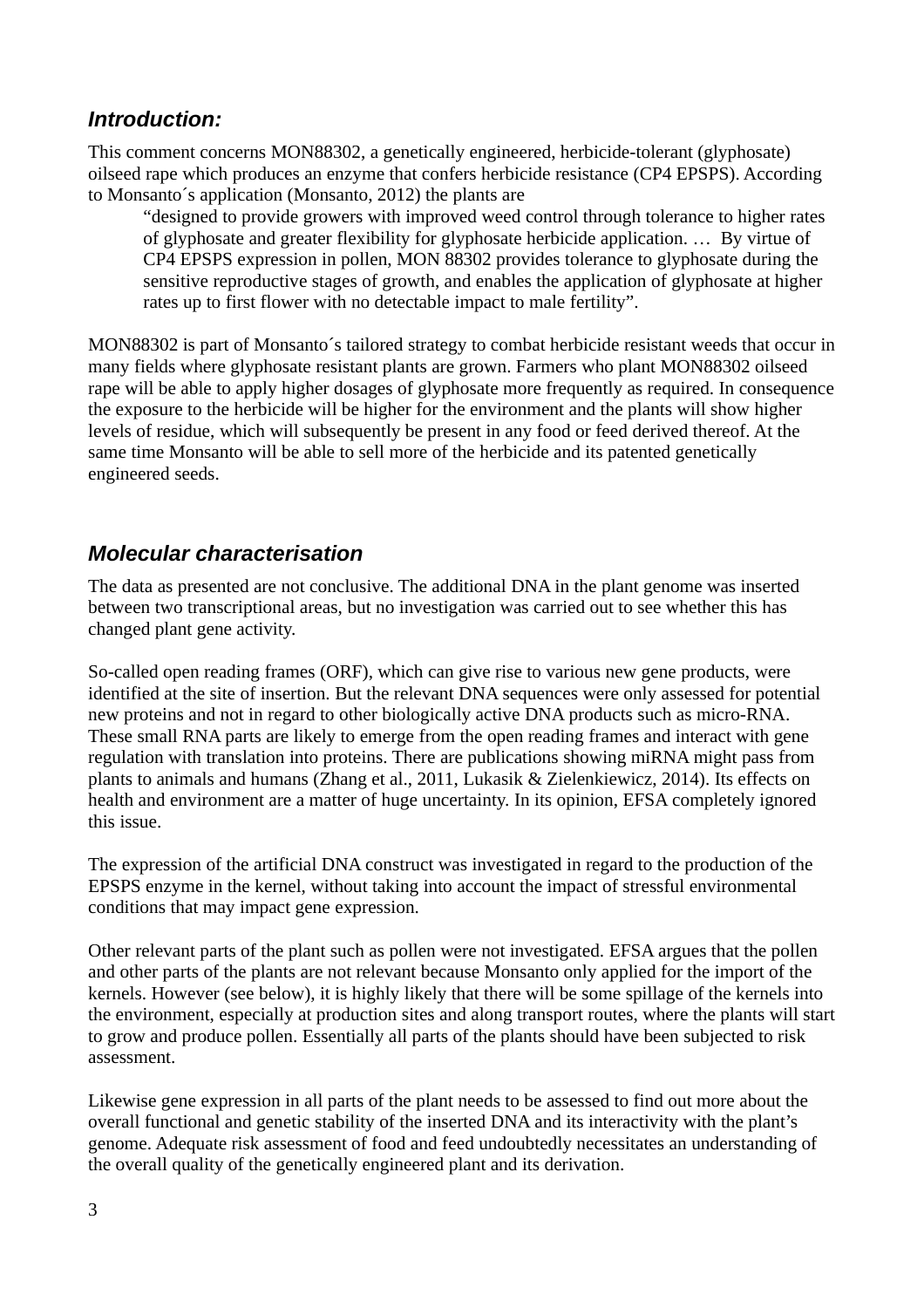### <span id="page-3-2"></span>*Comparative analysis*

#### <span id="page-3-1"></span>**Choice of comparator**

The variety Ebony, which is described as having a very similar genetic background to MON88302, was used as a "comparator". But it is unclear whether Ebony really is as 'isogenic' with MON88302 as it should be. In order to have a correct basis for comparison of plant composition and agronomic characteristics, the only genetic difference between the conventional and the genetically engineered plants should be the additional DNA as inserted. The comments from EFSA show this does not appear to be the case with Ebony.

Further questions arise from the fact that around a dozen plant varieties were used as additional 'references' without them having a similar genetic background to MON88302. By introducing this large number of additional varieties, a lot of unspecific data have been introduced into the comparison with the genetically engineered plant that can be used to mask relevant differences between MON88302 and Ebony.

The plants used as references and comparators for comparative analysis, were partially contaminated with MON88302. But no further tests for contamination with other genetically engineered traits were conducted.

All in all doubts remain about whether the comparators used for the investigations were suited to the purpose at all.

### <span id="page-3-0"></span>**Compositional analysis**

The compositional analysis revealed many statistically significant differences between oilseed rape MON88302 and its conventional counterparts. 14 of 52 parameters were identified (carbohydrates, ash and total fat, amino acid lysine, several fatty acids, mineral calcium and vitamin E). These differences can indicate unintended effects in the plants caused by the process of genetic engineering, and should have been assessed in detail. For example, interactions between the genome and the environment should have been explored to find the true range of variations in plants composition. This kind of investigation requires that the plants are subjected to various defined stressful conditions. However, no such investigations were required.

Risk assessment should also require data from all parts of the plants, to find out more about the more general pattern of the unintended effects. In this case, the kernels were the only part of the plant to be investigated. EFSA argues that other parts of the plants are not relevant since the company only applied for the import of the kernels. However, this lack of compositional analysis data from all other parts of the plants makes it more likely that unintended effects that are relevant for the safety of any derived food and feed, will be overlooked.

Furthermore, although MON88302 is designed to enable late and repeated spraying (after the first flowering) with glyphosate, the plants tested for the market application were only sprayed once and at an early stage of the vegetation period. It is known that the dosage and the frequency of spraying with herbicides can impact plant composition as well as agronomic characteristics. The data provided by Monsanto do not allow for reliable conclusions to be drawn on the composition of plant components and the safety of the products derived from MON88302 under real conditions. This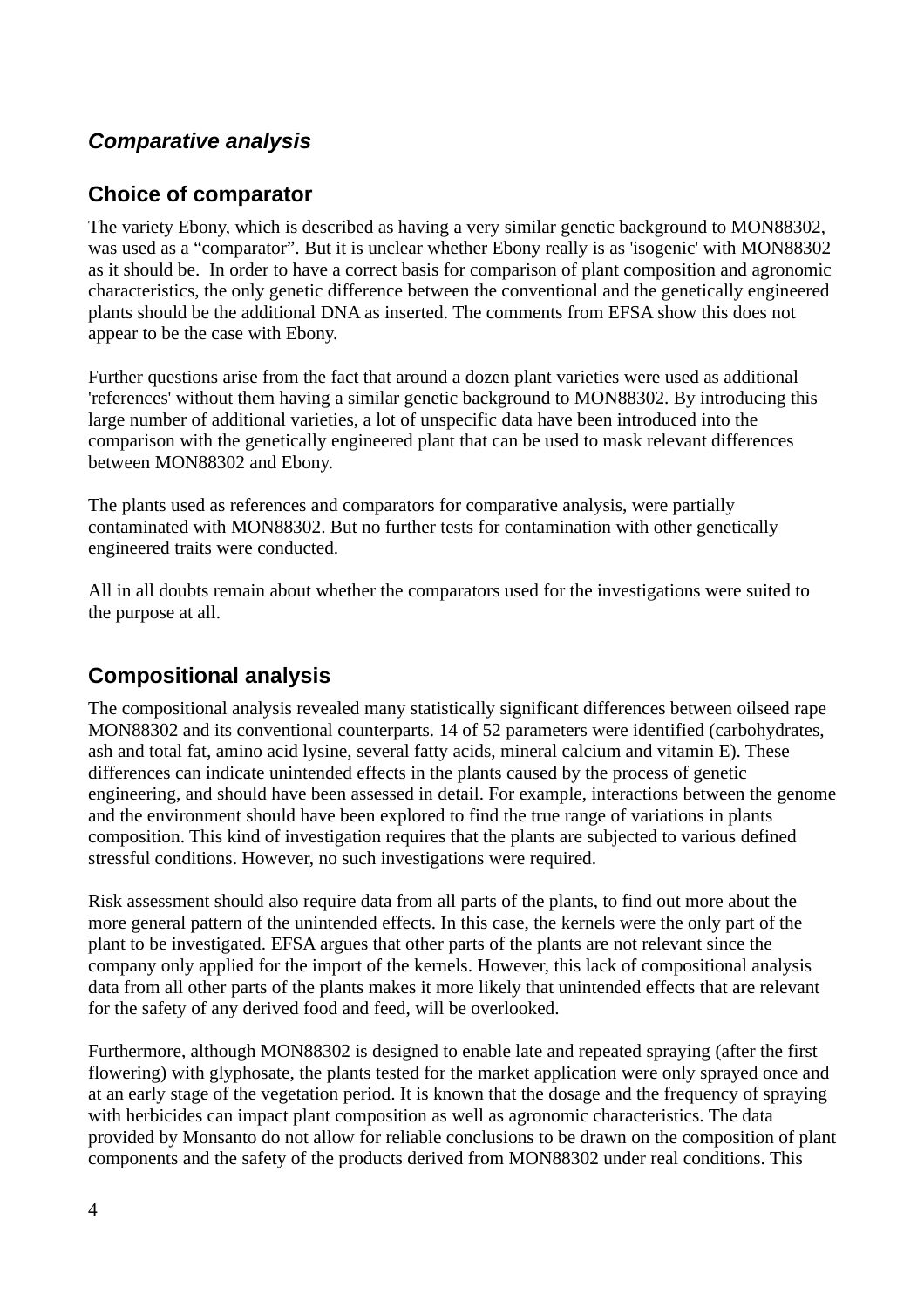problem was also raised by experts from the Member States (EFSA, 2014b). In response, EFSA simply states that

"The EFSA GMO Panel noted the relatively early spraying with the intended herbicide glyphosate and considered it within the normal agricultural practice."

This statement shows that the EFSA risk assessment deliberately ignored the specific purpose for which the plants were developed. Consequently, the whole of the risk assessment is fundamentally flawed throughout.

### <span id="page-4-0"></span>**Agronomic and phenotypic characteristics**

In regard to agronomic and phenotypic characteristics, MON88302 showed a significant delay in days-to-first flowering. This was explicitly confirmed in the EFSA risk assessment. Significant differences were observed in seed maturity and lodging, but these were set aside as being not of biological relevance and no further assessment was carried out.

To avoid more detailed investigations, Monsanto performed field trials with 'negative segregant' plants. Such plants are not usually accepted as comparators in risk assessment. In this case they were derived from MON88302 by further breeding to eliminate the trait for glyphosate resistance. These negative segregant plants also showed a delay in days-to-first flowering. Based on these data, EFSA suggested that the observed effects in MON88302 are not caused by the trait conferring glyphosate resistance. Instead EFSA assumes some general genetic variability might be the cause for the delay in flowering and did not request any more investigations. But this assumption is highly questionable since a plant derived from the breeding of genetically engineered plants can still inherit unintended effects caused by the genetic manipulation, even if the functional trait is no longer present in the plant. EFSA does actually express some uncertainties in its conclusions:

"The observed difference for days-to-first flowering could be attributed either to the variability in the genetic background of the Ebony population or to an unintended effect due to the genetic transformation process."

However, as mentioned, the changes observed in agronomic and phenotypical characteristics were not investigated any further. This gives reason to assume that the EFSA risk assessment is not sufficiently based on empirical findings and has an underlying bias aimed at avoiding more thorough investigations.

Monsanto presented some further very questionable data. Since the assessment of persistence and invasiveness of MON88302 is crucial in this case (see below), data on the duration of flowering, pollen production, pollen viability as well as seed dormancy (which shows how long the seed can remain in the soil and still germinate; also called seed bank) are very relevant parameters that should have been investigated. Changes in these agronomic and phenotypical characteristics can impact the general fitness of the plants and its potential to persist in the environment or become invasive.

However, no reliable data were made available. Kernels and the pollen were subjected to various temperatures to assess seed dormancy and pollen viability. And - as confirmed by EFSA - these experiments did not provide the data that was needed because the methods that Monsanto used were simply inadequate. Despite this observation, EFSA did not require any further, more reliable investigations. Again, the EFSA risk assessment process appears not to be governed by real scientific findings, but rather a fundamental bias to presuppose safety, mostly based on the absence of relevant data.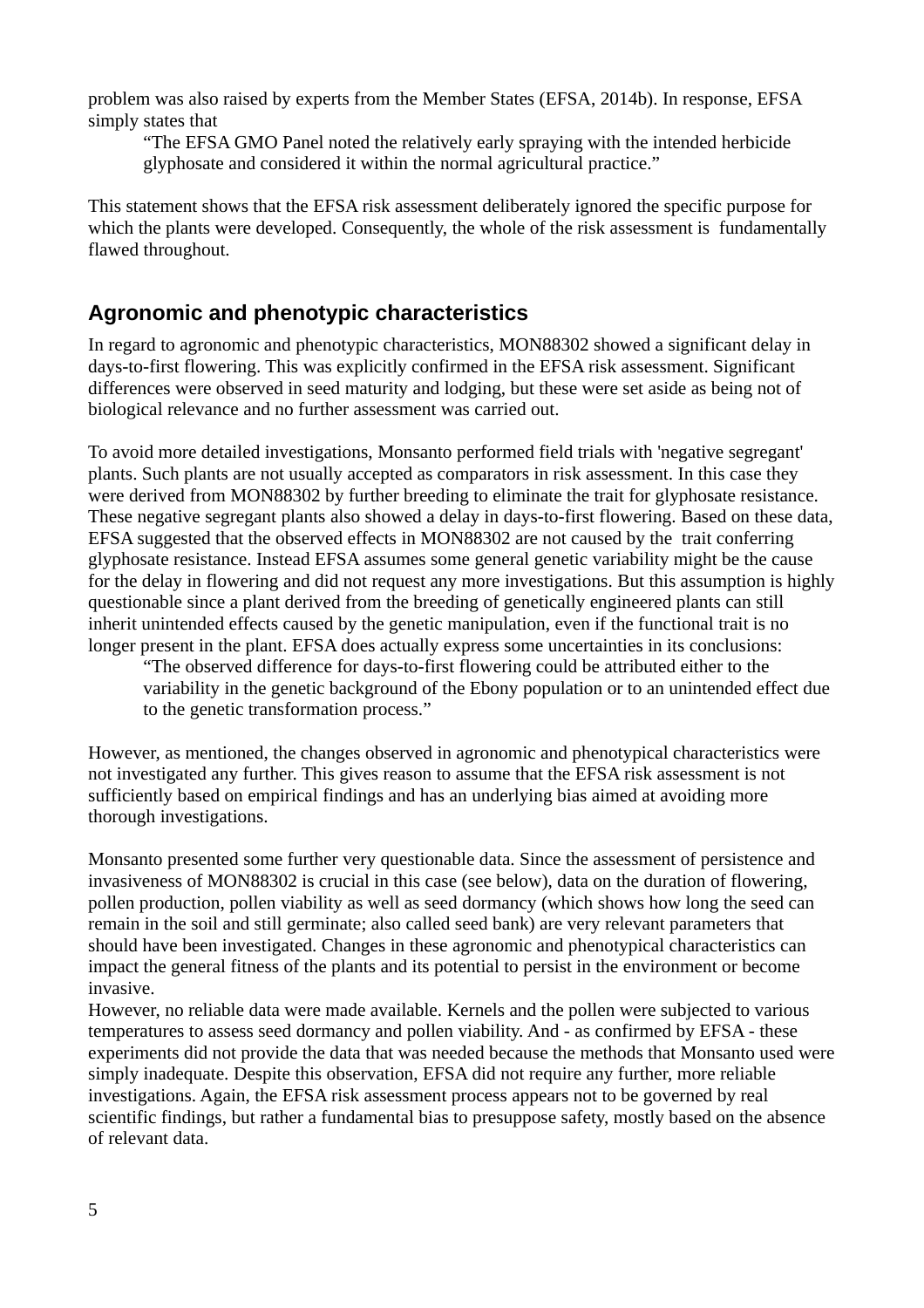In addition, no data were made available regarding a sufficiently broad range of stress conditions that can impact the agronomic characteristics of the plants. For example, it is known that drought, heat, cold and soil conditions as well as pest infestations can change the plants´ interaction with the environment and in some cases also trigger unintended effects in genetically engineered plants. But in its reply to experts from Member States who had requested more data on the environmental impacts, EFSA simply states that "no unusual weather conditions at the selected locations were reported". This statement again shows to that EFSA deliberately seems to ignore relevant questions to avoid more thorough investigations. In this context, relevant data on fertiliser, agrochemicals and irrigation applied on the fields are missing.

#### <span id="page-5-0"></span>**Conclusion on the comparative assessment**

In the application as filed by Monsanto, it is stated that

"MON 88302 is not different in composition, nutritional and agronomic characteristics relative to the conventional counterpart, except for the introduced tolerance to glyphosate..."

Apparently this statement is an assumption that is not based on scientific facts and can be considered wrong. This view is also endorsed by several experts from Member States. Nevertheless, EFSA comes to a very similar conclusion to Monsanto regarding the comparative assessment:

"Based on the agronomic and phenotypic characteristics of oilseed rape MON 88302 tested under field conditions, no biologically relevant differences were observed between oilseed rape MON 88302 and its conventional counterpart, except for days-to-first flowering. The observed difference for days-to-first flowering could be attributed either to the variability in the genetic background of the Ebony population or to an unintended effect due to the genetic transformation process. No differences in the compositional data of seeds obtained from oilseed rape MON 88302 requiring further assessment with regard to safety by the EFSA GMO Panel were identified."

In its highly questionable interpretation of the scientific findings ("not of biological relevance", "can be contributed to the variability in the genetic background") EFSA more or less confirms the Monsanto conclusions. These conclusions are indicative for all the other parts of the MON88302 risk assessment. If comparative analysis does not reveal relevant differences, EFSA does not request further detailed testing for toxicology, allergenicity and nutritional effects. The plants are generally regarded as safe as their conventional counterparts. In reality, the plants are only subjected to a quick inspection, but not to detailed empirical studies.

The process as performed by EFSA is nothing other than a system to avoid more detailed risk assessment, and thus might be in line with the interests of industry. However, it contravenes legal requirements. EU regulations such as 18929/2003, 178/20012 and Directive 2001/18 all request a high level of protection for human health and the environment, based on a precautionary approach. Instead EFSA is following a don´t look don´t find approach claiming evidence of safety based on the absence of reliable data. As EFSA simply states in response to comments from experts from the Members States:

"No hazard was identified in the molecular characterization and comparative analysis. In line with the EFSA guidance, no animal feeding study is necessary."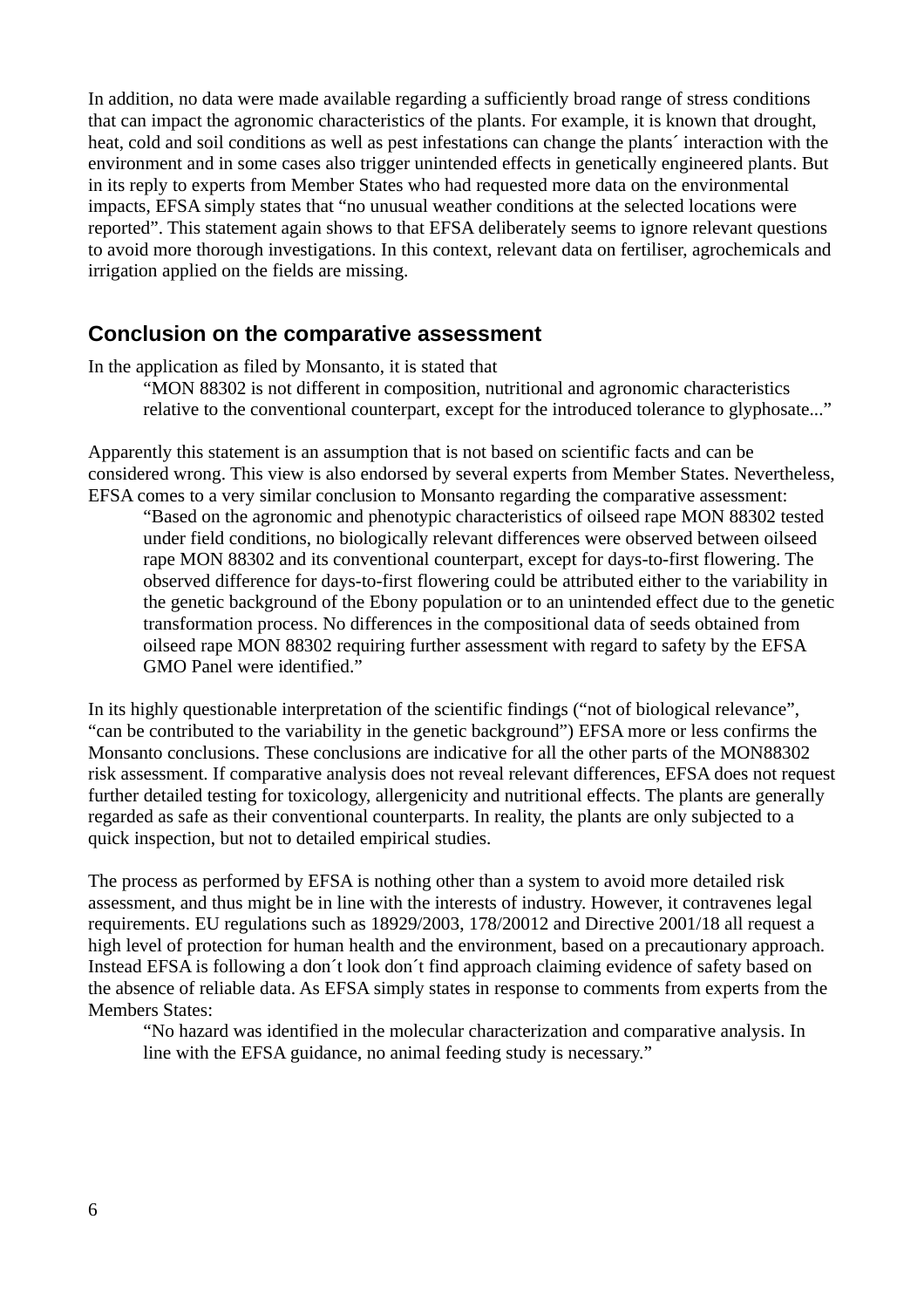# <span id="page-6-3"></span>*Toxicology*

Not a single feeding study with the whole plants or food derived thereof was requested.

Neither were residues from spraying assessed. Since MON88302 allows a higher dosage and/ or higher frequency of spraying, it would be necessary to run detailed investigations into residues, metabolites and possible interactions.

# <span id="page-6-2"></span>*Allergenicity*

Digestion of the additional proteins was not assessed under practical conditions. Changes in the expression of endogenous genes (allergenes) were not assessed. Thus, the risk assessment for allergenicity cannot be regarded as conclusive.

### <span id="page-6-1"></span>*Nutritional assessment*

Not a single feeding study with the whole plants or food derived thereof was requested.

### <span id="page-6-0"></span>*Environmental risk assessment*

Oilseed rape (*Brassica napus*) can spread via pollen and seeds, its seed can remain viable for more than ten years in the soil (seed dormancy). Similar like Mexico is the centre of origin for maize, Europe is the center of origin and genetic diversity for the group of Brassica plants to which oilseed rape belongs. Some native plant populations such as *Brassica rapa* (turnip) can hybridise with oilseed rape. *Brassic napus* itself occurs mainly as a cultivated plant, but still maintains significant characteristics of a wild plant. Disturbed soil promotes the establishment of *Brassica napus* beyond the fields whereas dense vegetation will hinder establishment. However, wild growing *Brassica napus* is found primarily in habitats where wild relatives of the Brassica genus and related genera grow. In addition, many related species which can hybridise with oilseed rape occur in environments such as road verges, industrial or feral sites. Gene flow to wild relatives is possible and likely to happen, even if *Brassica napus* itself only has a reduced potential to spread in a densely vegetated environment (Bauer-Panskus et al., 2013a).

The plants are mostly pollinated by insects such as flies, honey bees and butterflies which can also carry the pollen over many kilometers. Wind is also relevant for pollen drift: The farthest pollenmediated outcrossing distance measured to date is 26 kilometres, recorded in a field trial with sterile male plants (Ramsay et al., 2003). Further, the seed remains viable in the soil for more than ten years (Lutman et al., 2003). Consequently, oilseed rape has a high potential for volunteer plants even many years after the first sowing.

Oilseed rape can appear in ruderal populations along field edges and roadsides. Pivard et al. (2008) found that ruderal populations are self-sustaining in a semi-permanent form. According to Munier et al. (2012), herbicide tolerant oilseed rape is a weed. There are weedy forms of B. rapa and B. olereracea. The wild relative species *Sinapis arvensis*, *Raphanus raphanistrum* and *Hirschfeldia incana* are also considered to be weeds (OECD, 2012).

EFSA is fully aware of the inevitability of MON88302 escaping into the environment during transport and processing. However, EFSA is of the opinion that the dispersal of the plants does not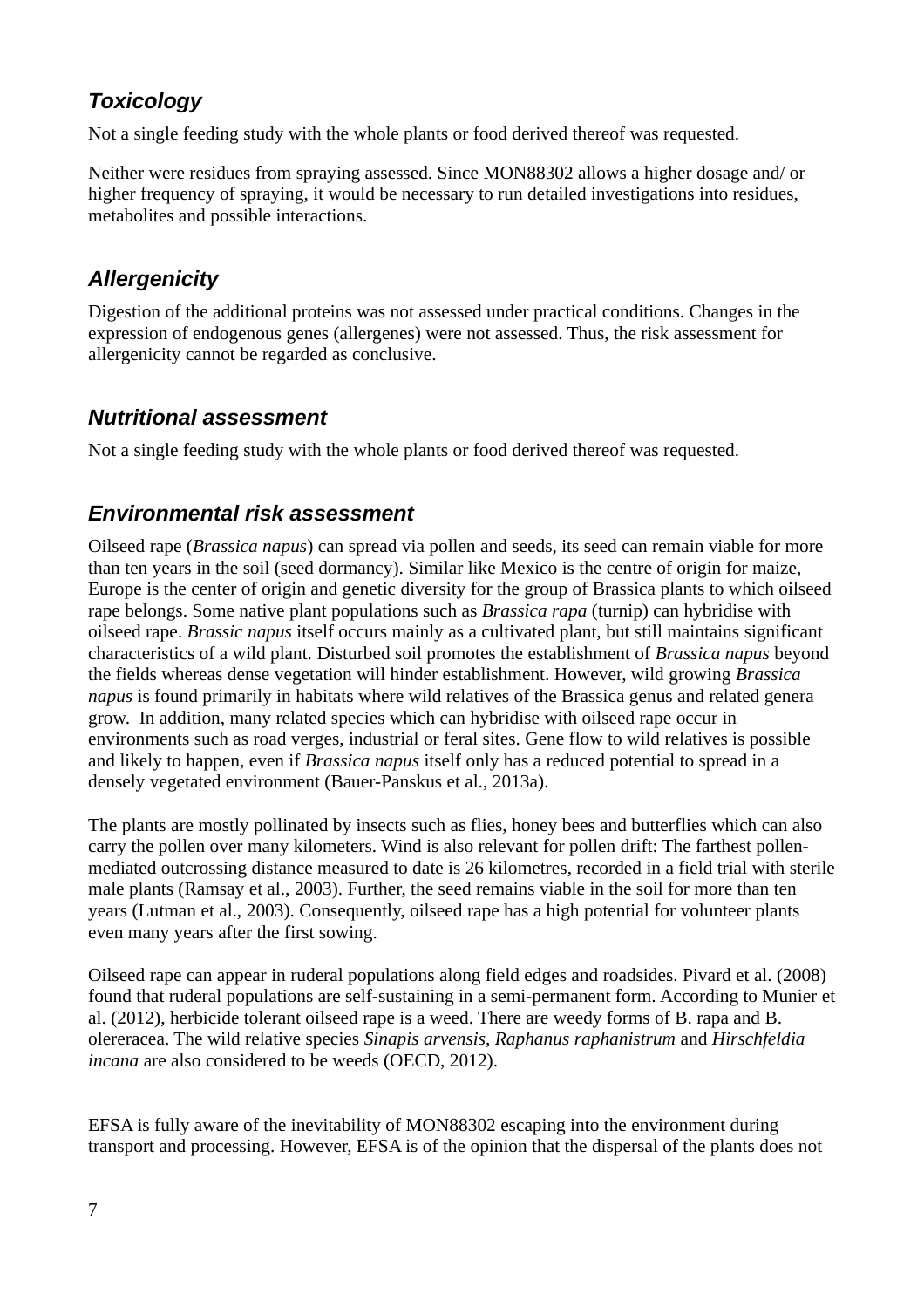cause environmental risks or hazards because the plants do not show a higher fitness compared to other oilseed rape plants. Consequently, EFSA believes that gene flow to crops in the field or to native plant population is not a cause for concern. It further assumes that the overall likelihood of MON88302 spillage is low. According to EFSA, even where glyphosate has been applied to the plants and rendered an advantage to MON88302 and its hybrids, there is no need for concern at all:

"Glyphosate-based herbicides are frequently used for the control of vegetation along railway tracks, on arable land, in open spaces, on pavements or in industrial sites (...). In these areas, the glyphosate tolerance trait is likely to increase the fitness of GMHT plants (be it feral plants or progeny from hybrids of oilseed rape and wild relatives) relative to nonglyphosate-tolerant plants when exposed to glyphosate-based herbicides (...). However, both the occurrence of feral GMHT oilseed rape resulting from seed import spills and the introgression of genetic material from feral oilseed rape to wild relatives are likely to be low under an import scenario. Therefore, feral oilseed rape plants and genes introgressed into other cross-compatible plants would probably not create any additional agronomic or environmental impacts, even after exposure to glyphosate-based herbicides (…).

These statements are largely misleading and not based on scientific facts:

#### <span id="page-7-1"></span>**(1) Is there any evidence that MON88302 plants do not show enhanced fitness, persistence or invasiveness compared to conventional oilseed rape?**

As stated above, EFSA did not request any data on seed dormancy, duration of flowering, number of pollen, viability of pollen nor on any other parameter which is crucial to judge whether the plants have enhanced fitness. Further, it did not assess in detail the impact of the delay in flowering and possible outcrosses to wild relatives of the plant. Significant differences were observed in seed maturity and lodging, but set aside as not of biological relevance and therefore not assessed further. In conclusion, there are no sufficiently reliable data to assess fitness, persistence or invasiveness of oilseed rape MON 88302. No crossing experiments with MON88302 were performed to investigate the effects of the transgenes in plants with other genetic backgrounds. It is therefore not possible to predict fitness, persistence or the invasiveness of hybrids from crossing with oilseed rape MON 88302.

#### <span id="page-7-0"></span>**(2) Is the occurrence of feral MON88303 oilseed rape resulting from seed import spills likely to be low?**

The assumption that occurrence of feral MON88032 oilseed rape resulting from seed import spills is likely to be low is not based on facts. French experts have said that no reliable information to predict spillage in the EU was provided and experience in Japan shows that spillage along transport routes can indeed become a major problem:

"It is difficult to assess the potential scale of the dispersal and persistence of this oilseed rape and the associated consequences without having precisely located these potential areas of dispersal along import routes, i.e. without having located seed storage facilities and crushing plants in relation to seed entry ports, and without knowing the precise means of transport and exact routes to be taken by the GM oilseed rape seed. (…) The applicant ought therefore to obtain accurate data to make a quantitative assessment of dispersal risks with full knowledge of the facts instead of offering general predictions for the whole of the European Union without any basis in actual data. We may note that the presence of feral populations of oilseed rape in the vicinity of Japanese ports (...) is the result of seed spillage from trains and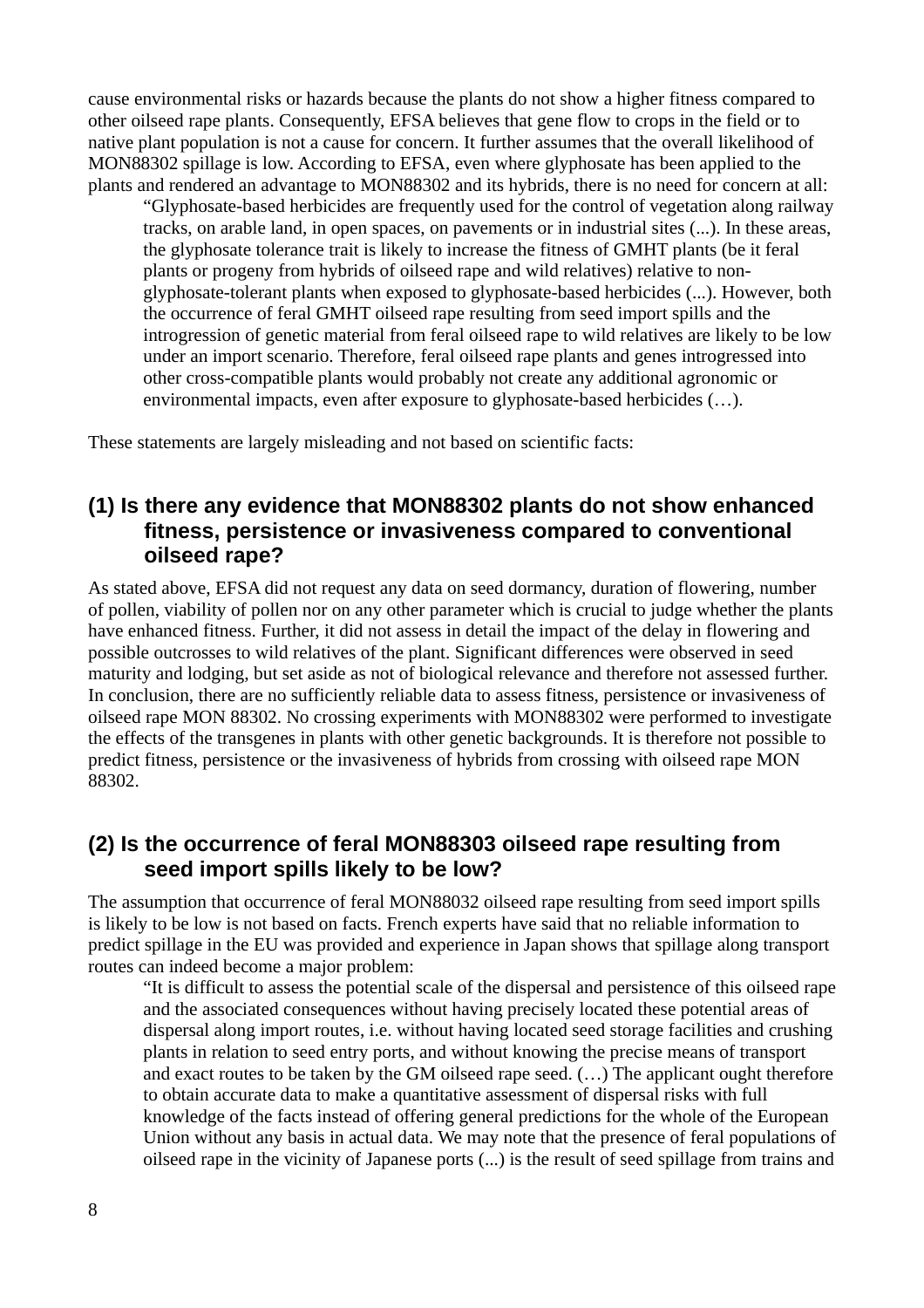lorries upon arrival of the seed at the port and its transport to the crushing plant."

Japan is especially relevant in this context because even though transgenic oilseed rape is not commercially cultivated in this country genetically engineered oilseed rape has been found growing and attributed to imports. The first studies on the presence of transgenic oilseed rape in Japan were published in 2005 (Saji et al., 2005). Plants that proved to be resistant to glyphosate or glufosinate were found in the proximity of ports like Kashima, Chiba, Nagoya and Kobe as well as along transportation routes to industry plants where oilseed rape is processed. Follow-up studies found ruderal populations along further transportation routes (Nishizawa et al.,2009) and in areas close to all other major ports (such as Shimizu, Yokkaichi, Mizushima, Hakata, or Fukushima) (see for example Kawata et al., 2009; Mizuguti et al., 2011). Further, the publication of Mizuguti et al. (2011) came to the conclusion that oilseed rape populations are able to self-sustain over time. Obviously, the percentage of transgenic oilseed rape in ruderal populations is constantly growing. In 2008, 90 percent of all tested plants in the proximity of Yokkaichi port proved to be genetically engineered. The first transgenic hybrid plants between *B. napus* and *B. rapa* was found in Yokkaichi (Aono et al., 2011). Aono et al. (2006) also detected herbicide tolerant transgenic oilseed rape plants that had hybridised with each other and were thus tolerant to glyphosate and glufosinate herbicides.

#### <span id="page-8-0"></span>**(3) Can we expect hybridisation with wild relatives to be a rare event and the hybrids not to be persistent?**

In response to comments from experts of EU Member States, EFSA considers the likelihood of gene flow to wild relatives to be low:

"Introgression of genetic material from feral oilseed rape to wild relatives, while theoretically possible, is likely to be very low due to the combined probabilities of spillage of GMHT oilseed rape in areas where wild relatives (e.g., B. rapa ) are present, germination, survival of oilseed rape plants, hybridisation with its wild relatives, survival and the low fertility of interspecific hybrids restricting backcrossing with the wild relative."

But as the experts from France explain, this assumption is highly questionable:

"The main species for which gene flow has been demonstrated is clearly wild turnip (B. rapa), but the applicant does not mention that introgressions into the genome of this weed occur easily and frequently; although the hybrids may be less fertile than oilseed rape, recombination easily permits introgression of oilseed rape genes (Leflon et al., 2007; Leflon et al., 2010). We may note that Ammitzbøll et al. (2005) show that F1 hybrids of B. rapa and B. napus can have a reproductive fitness similar to that of their parents in certain environments (Ammitzbøll et al., 2005). Calculation of hybrid frequency and of hybrid persistence, which depends on parental genotypes, environment, and transgene characteristics, cannot therefore be generalised from the findings of a single study as presented in the applicant"s dossier."

French experts summarised current knowledge and showed that persistence of the transgenes in the environment and in native populations does have to be expected:

"Studies have shown that oilseed rape seed can produce progeny in semi-natural habitats. Feral oilseed rape populations can persist for several years (Pessel et al., 2001; Schafer et al., 2011). While they persist mainly through the soil seed bank (Pivard et al., 2008a; Pivard et al., 2008b), they can in fact constitute transgene reservoirs. Knispel & Lachlan (2010) have found that feral herbicide-resistant populations have now become a permanent feature of agricultural landscapes in western Canada (Knispel and McLachlan, 2010). Under selection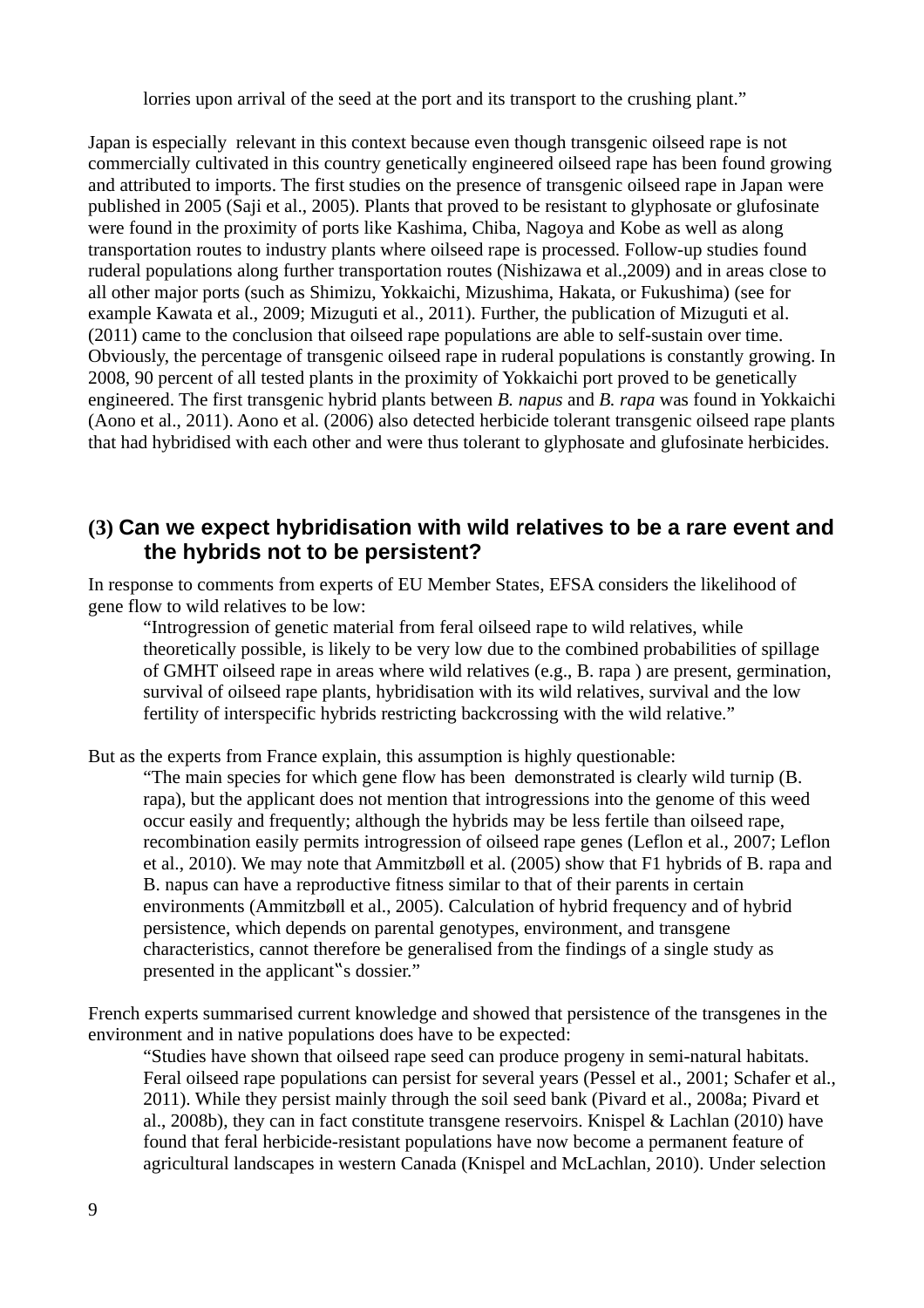pressure (for example glyphosate treatment for glyphosate-tolerant oilseed rape), these populations can grow in number and contribute to gene flows in neighbouring fields (Squire et al., 2011). The presence of two transgenes in populations in Japanese ports already suggests flows between oilseed rape fields and feral populations (Aono et al., 2006)."

Furthermore, EFSA overlooked publications that indicate unexpected changes in the fitness of transgenic plants that is unrelated to the intended trait. For example, according to research from Japan, the properties of feral transgenic oilseed rape plants might have changed under the influence of climatic conditions and showed that some of the plants found were larger than normal. These plants have also become perennial (Kawata et al., 2009). This is a major change in the biology of the plants, as oilseed rape and all other Brassica species cultivated in Japan are annual. Perennial forms of oilseed rape might have a significant impact on population dynamics. Perennial plants could have a higher probability of spreading their genes because they persist for a longer period. This could be seen as a factor supporting a higher fitness.

Other publications show unexpected higher fitness in transgenic oilseed rape that is not related to the specificity of the trait. According to Claessen et al. (2005), transgenic modifications for modified oil content might provide oilseed rape with fitness advantages. Simulations show that related wild species such as *B. rapa* und *Raphanus sativus* most probably have higher fitness with the introgression of Bt genes through hybridisation (Letourneau & Hacker, 2012). This might also be the case for *Raphanus raphanistrum* (Meier et al. 2013).

Gene flow to related species was recently discussed by Garnier et al. (2014) and Liu et al. (2013). Both studies highlight the aspect of uncertainty in the risk assessment of such events.

According to Wang et al. (2013), EPSPS overexpression in crop plants may also foster the fitness of glyphosate resistance in weeds.

"However, it seems possible that several mechanisms for glyphosate resistance could evolve in the same species, together or separately, and perhaps in different regions (Powles et al., 1997; Dinelli et al., 2008). If so, selection favoring greater expression of a plant's endogenous epsps gene(s) could complement or substitute for other mechanisms. This could occur as a result of any genetic mechanism that leads to overproduction of EPSPS, perhaps causing downstream fitness benefits, as observed in the current study."

As stated by EFSA (EFSA 2014a), the import and transport of MON88302 (which they summarise as genetically modified herbicide tolerant – GMHT - oilseed rape), is likely to establish volunteer plants along transport routes and processing facilities:

"The EFSA GMO Panel confirms that feral GMHT oilseed rape plants are likely to occur wherever GMHT oilseed rape is transported. However, there is no evidence that the herbicide tolerance trait results in enhanced fitness, persistence or invasiveness of oilseed rape MON 88302, or hybridising wild relatives, unless these plants are exposed to glyphosate-based herbicides. Escaped oilseed rape plants and genes introgressed into other cross-compatible plants would therefore not create any additional agronomic or environmental impacts."

There are clearly major gaps in EFSA risk assessment, and it further ignores relevant findings regarding the frequency of gene flow and indications for unintended effects rendering higher fitness to transgenic oilseed rape and its hybrids.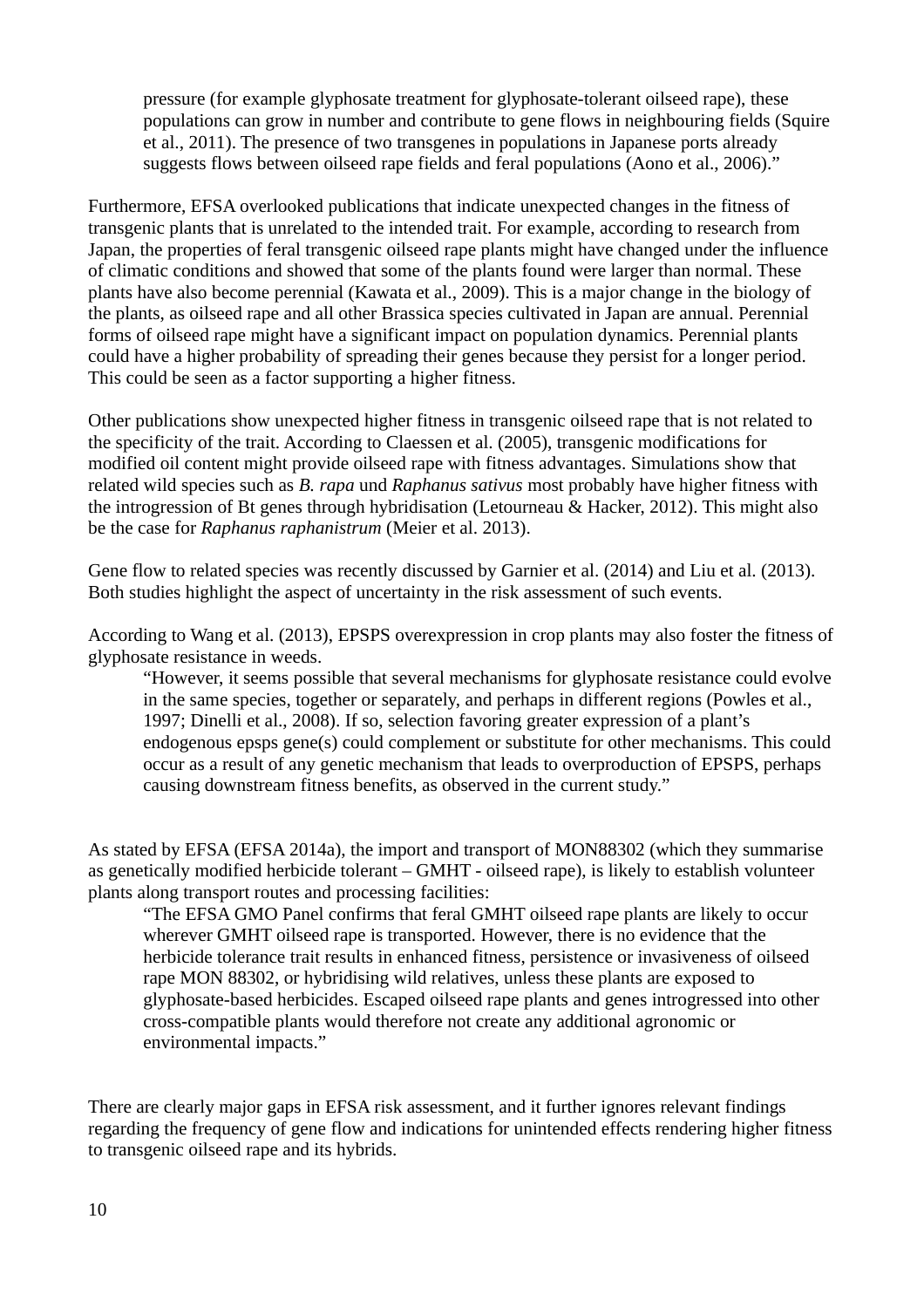# <span id="page-10-1"></span>**(4) What about cross-contamination of fields?**

EFSA does not believe that cross contamination with conventional oilseed rape grown on the fields is a matter for concern. As EFSA states in response to comments from Member States:

"The EFSA GMO Panel indicated that feral oilseed rape MON 88302 plants arising from spilled seeds could pollinate crop plants of non-GM oilseed rape if feral populations are immediately adjacent to field crops. Shed seed from cross-pollinated crop plants could emerge as GM volunteers in subsequent crops. However, the EFSA GMO Panel considered that the frequency of such events was likely to be extremely low and concluded that this route of gene flow would not introduce significant numbers of GM plants into farmland or result in any environmental consequences."

This statement ignores facts on the biology of oilseed rape. For example, honey bees are known to transport pollen for several kilometers thereby enabling gene flow to fields much further away. Some animal species such as deer are also known to transport the seed. A large portion of the oilseed rape kernels remain viable after passage through the intestines of these animals (Guertler et al., 2008). This might also be the case in other animals which have not so far been investigated.

This issue not only raises economic problems, but also ecological concerns, since transgenic volunteers in the fields can become a source of enhanced gene flow to the environment. Together with feral oilseed rape populations these volunteers can open up many opportunities for genetic recombination, stacking of genes, and the evolution of genotypes that could lead to not only an increase in the cost of weed control in the future, but also to phenotypes with new environmental risks such as enhanced invasiveness. For example, new combinations of herbicide resistant traits can emerge such as crossings with Clearfield oilseed rape which is grown in the EU and was made resistant by mutagenesis to ALS-inhibitor herbicide called imazamox. Oilseed rape could become a multi-resistant weed with a much higher fitness (at least under current agricultural practices) compared to other oilseed rape plants.

# <span id="page-10-0"></span>**(5) What impact should we expect from applications with glyphosate?**

Application of glyphosate has steadily increased within last decade. Glyphosate is the most used herbicide worldwide with an upward trend in demand including the European market (see Monsanto´s annual reports). According to recent estimates, around one million tons of glyphosate are every year. Applications are not restricted to agriculture but are also used on non-cultivated areas, for example areas along transport routes. Thus, the likelihood that feral MON88302 and its hybrids will repeatedly come into contact with the herbicide is very high - and with current practice being what it is - MON88302 and its hybrids will definitely have an advantage to persist and spread into the environment. EFSA is trying to give the impression that this is only a minor problem by saying that spillage will be a rare event. However, as the example of Japan shows, this cannot not be assumed in general. The frequency of spillage is likely to increase with a higher volume of imports. Demands for import might vary over the years are driven by various markets, not only for usage in food and feed but also for energy production.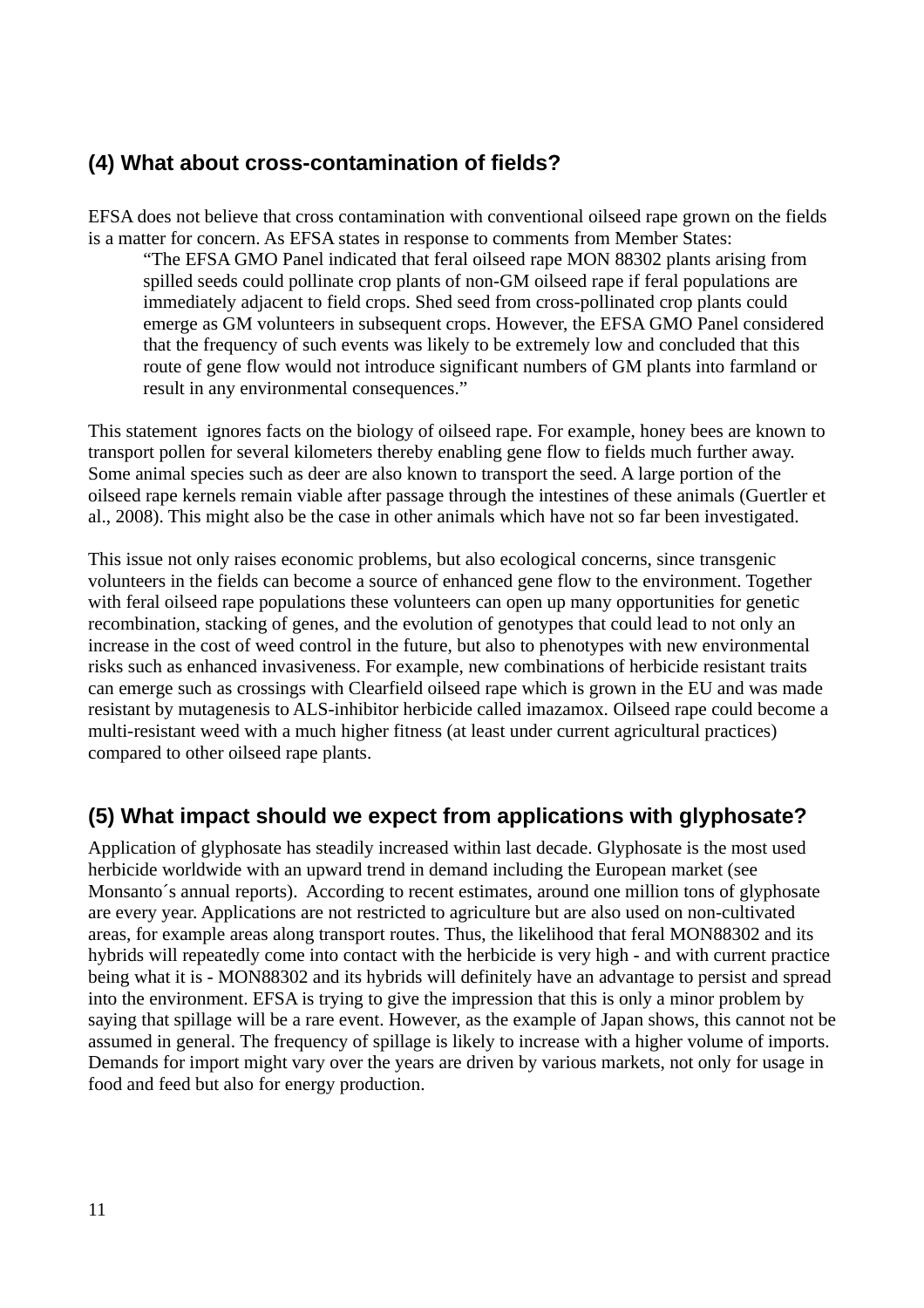### <span id="page-11-1"></span>**(6) To which extent is environmental risk assessment needed in this case?**

As EFSA states in response to comments from experts of EU Member States, none of the environmental risk assessment was conducted in the way that it would have been if the application had been for cultivation:

"The EFSA GMO Panel considered that there is no requirement for scientific information on possible environmental effects associated with the cultivation of oilseed rape MON 88302 in Europe, as the application EFSA-GMO-BE-2011-101 covers the import, processing and food and feed uses of oilseed rape MON 88302, and excludes cultivation."

But in this case no such clear distinction can be made between risk assessment for import and cultivation. As the example of Japan shows, large populations of transgenic oilseed rape plants can be established just by spillage without commercial cultivation in the fields. The current application should therefore have been subjected to a full environmental risk assessment. Uncontrolled spread of these transgenes can pose risks to pollinators such as honey bees and butterflies which were completely omitted from risk assessment by EFSA.

# <span id="page-11-0"></span>**(7) What kind of long term effects have to be considered?**

As mentioned, in its risk assessment, EFSA admits that feral MON88302 plants are likely to occur wherever this oilseed rape is transported. In its application Monsanto gives the impression that it would be easy to control the uncontrolled spread of MON83302:

Exposure to the environment will be limited to unintended release of the viable GM commodity destined for processing into animal feed or human food products, which could occur for example via substantial losses during loading/unloading. Such exposure is highly unlikely to give rise to an adverse effect and can be easily controlled by clean up measures and the application of current practices used for the control of any adventitious plants such as manual or mechanical removal and the application of appropriate herbicides.

But looking at existing experience, such as from the spread of transgenic oilseed rape along the transport routes in Japan and in other parts of the world, there is a high likelihood that spillage, gene flow and introgression into fields and the environment can result in a loss of spatio-temporal control of these plants – at least in the long-term. There is a considerable and partly irreducible uncertainty about potential environmental concern and potential damage which could be caused by an uncontrolled spread of transgenes. Some risks are obvious:

- The control of weedy species can become more complicated with the proliferation of genetically engineered plants with herbicide tolerance. This could increase the pesticide use in the environment and the shift to more toxic substances. It can lead to higher workload for farmers and to an increase in operational costs.
- Genetically engineered organisms, which are no longer allowed on the market for economic or ecological reasons, cannot be removed efficiently if they proliferate in the environment. They can also contaminate harvests and cause substantial economic damage.
- The biodiversity in the centres of diversity are an important genetic resource for plant breeding. Future plant breeding might be hampered substantially if transgenes spread into these resources.

In general, the overall long-term impact on ecosystems is hard to predict. In this regard, transgenic plants can be compared to alien species. Even if the biological characteristics of a species are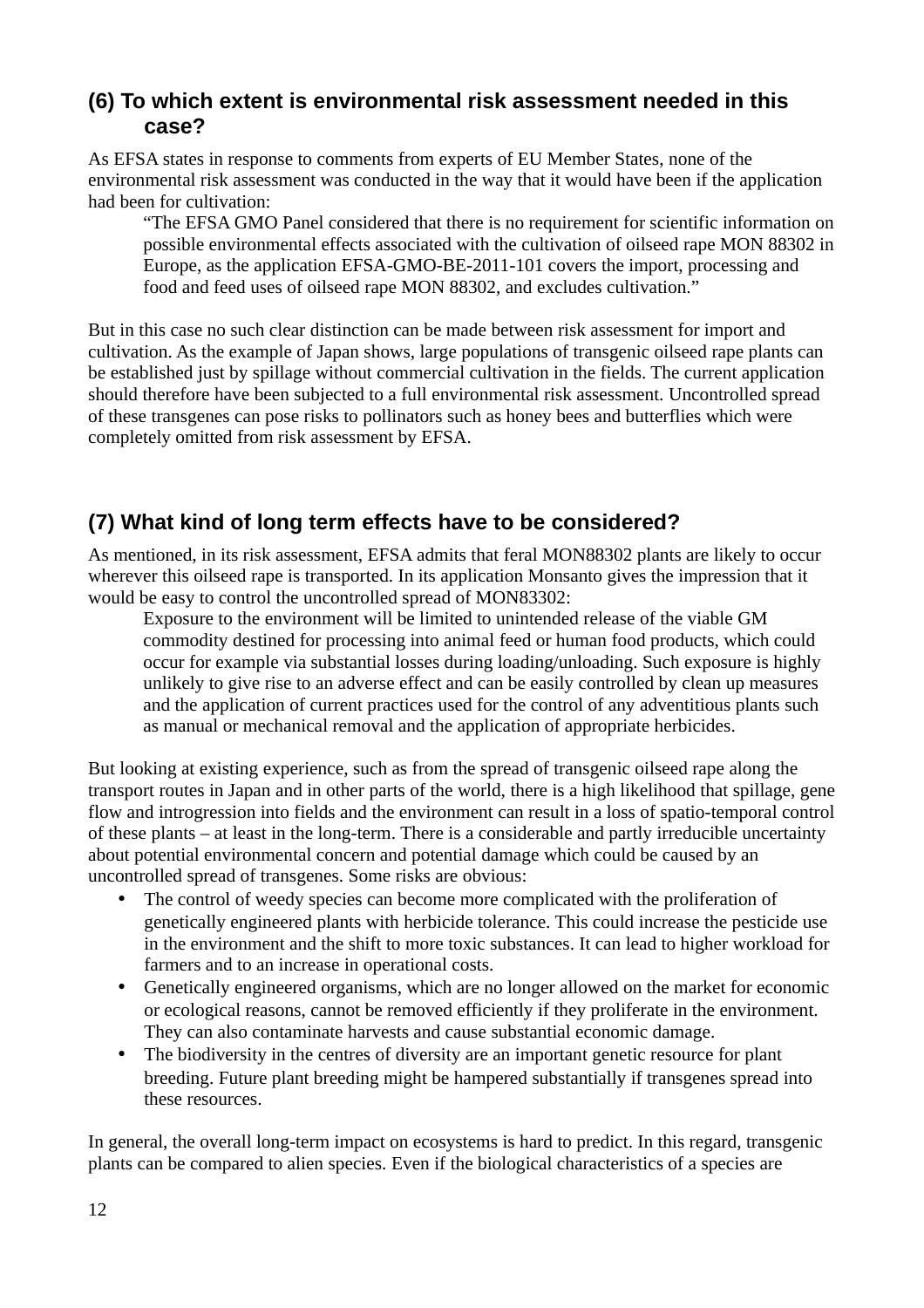known, its potential to persist or invade under new environmental conditions very often cannot be predicted (BfN, 2005). Some of the alien species only persist in distinct local regions and do not spread substantially over a longer period of time (i.e. lag-phase) but even after many years they may still become invasive. It is also difficult to predict the ecological impacts of invasiveness (BfN, 2005). The fact that climate change and disturbed ecological systems can foster invasiveness (Clements & Ditommaso, 2011) could cause even further uncertainty.

The comparison between the spread of genetically engineered organisms and the invasive potential of alien species also shows major differences. In the case of MON88302, one must consider both the adaption and spread of a new species within an ecosystem and the spread of technically inserted genetic information within the pool of genes of Brassica plants in the field and in the environment that are already adapted to the environment. The dynamics of proliferation within established species can be different from the pattern of the ecological potential of alien species within a new environment.

In the context of genetic engineering, specific attention should be given to the genetic stability and functionality of the inserted DNA. Unlike alien species, genetically engineered crops contain technical DNA constructs, very often composed from elements such as promotors and stop codons, that are not subject to the natural self-regulation of gene expression in the plant cells. Under the influence of climate change or in their interaction with other stress factors, this can have unexpected effects in the crops (Meier et al., 1992; Matthews et al., 2005; Zeller et al., 2010) that may also imply new risks for the environment. This issue was completely ignored by risk assessment of EFSA.

Consequently, it is very difficult to predict the long-term ecological impact of transgenes that escape spatio-temporal control, and it may be exacerbated by genetic re-arrangements and newly occurring mutations in combination with environmental (biotic as well as abiotic) changes. Therefore, risk assessment must take evolutionary dimensions into account. Evolutionary processes make it possible to turn events with a low probability of ever happening into events that may feasibly happen (Breckling, 2013).

For example, outcrossing into wild species could be enhanced by climate or other environmental change. There are cases published showing that especially hybrids of cultivated species with wild species develop a higher fitness under stress (Mercer et al., 2007). A higher amount of gene flow for oilseed rape under extreme climatic conditions was reported (Franks & Weis, 2009). The study shows there was a change in the time for flowering resulting in matching of flowering between species.

Where there are uncertainties, the precautionary principle provides a rational management strategy for the admission of transgenes. In the EU, the precautionary principle is part of the regulatory system. It has to be taken into account before decisions on experimental release or commercial cultivation are made (EU Directive 2001/18).

In this context, it is important to understand that environmental risk assessment in the EU is an iterative process. If new information on the genetically engineered plants and their effects on human health or the environment becomes available, the risk assessment may need to be re-addressed in order to determine whether the risk characterisation has changed and whether it is necessary to amend the risk management. The EU Directive 2001/18 foresees the monitoring of environmental impact (Article 20) and the admission of a specific GMO has to be renewed after ten years. Its outcome should indicate whether the genetically engineered organism can remain on the market or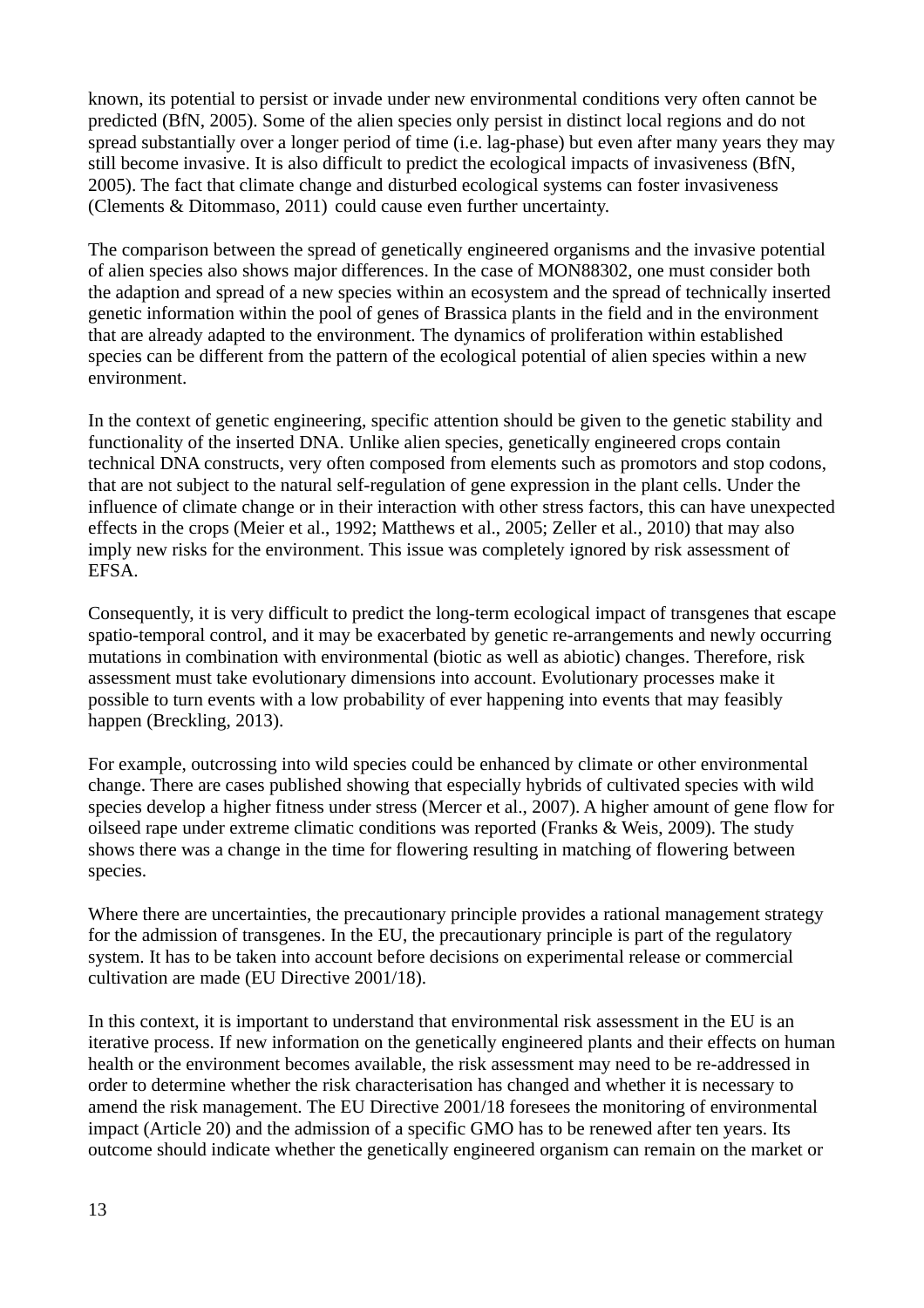whether the authorisation should expire (Article 17). Article 8 and 23 cover cases where stopping the release of a genetically engineered plant may be deemed a matter of urgency immediately after new information about risks becomes available.

In conclusion, the EU can allow the import, release and commercial growing of plants inheriting transgenes. However, there is a caveat. If new information becomes available, the authorisation can be revoked. Then the release of the transgenes must be terminated. However, if genetically engineered plants have escaped spatio-temporal control by dispersing in natural self-sustaining populations, they might no longer be retrievable as stipulated (Kraemer, 2013).

As previously mentioned, EU Directive 2001/18 foresees that emergency measures must be taken if new information is made available about serious risks (Article 8 and Article 23). Furthermore, market authorisation has to be monitored and reassessed after 10 years (Art. 15,4 and Article 17). If there is new information on adverse impacts, the market authorisation can be terminated. If a genetically engineered organism no longer has authorisation it must be removed from the market (Art . 4 (5)) – and thus also from the environment. The release of genetically engineered organisms which cannot be controlled in spatio-temporal dispersal conflicts with these provisions. The precautionary principle as established in Directive 2001/18 is operational only if efficient measures exist that can assure the removal of the genetically engineered organism from the environment is feasible if required becomes a matter of urgency. Therefore, spatio-temporal control is a prerequisite for implementing precaution. There is no doubt that under current EU regulation this principle also has to be applied for applications filed under EU Regulation 1829/2003. Therefore, market authorisation for the import of viable kernels of MON88302 would be in conflict with EU regulations since a substantial risk of permanent uncontrolled gene flow to the environment cannot be ruled out.

### <span id="page-13-1"></span>*Monitoring*

EFSA agrees with Monsanto that no targeted case specific monitoring of the uncontrolled spread of MON88302 and related gene flow is necessary if import is allowed. Monsanto and other members of the industry lobby EuropaBio would be the ones to oversee the import and report potential unanticipated adverse effects.

The duration of this monitoring would be restricted to the duration of the authorisation. But as the case of transgenic oilseed rape produced by Bayer shows (Bauer-Panskus et al., 2013b, EU Commission 2012), contamination with transgenes are likely to occur even many years after the authorisation has expired, if once established.

Several experts from EU Member States such as the experts from Germany (BfN) voiced concerns that this is not a sufficiently robust approach. They believe there is a need for much more targeted case specific monitoring of factual gene flow. According to some experts from Member States, this monitoring should also include the health risks emerging from residues in the plants sprayed with glyphosate herbicides.

# <span id="page-13-0"></span>*Conclusions:*

Importing viable whole kernels of MON88302 cannot be allowed. The opinion of EFSA has to be rejected due to major flaws and substantial gaps.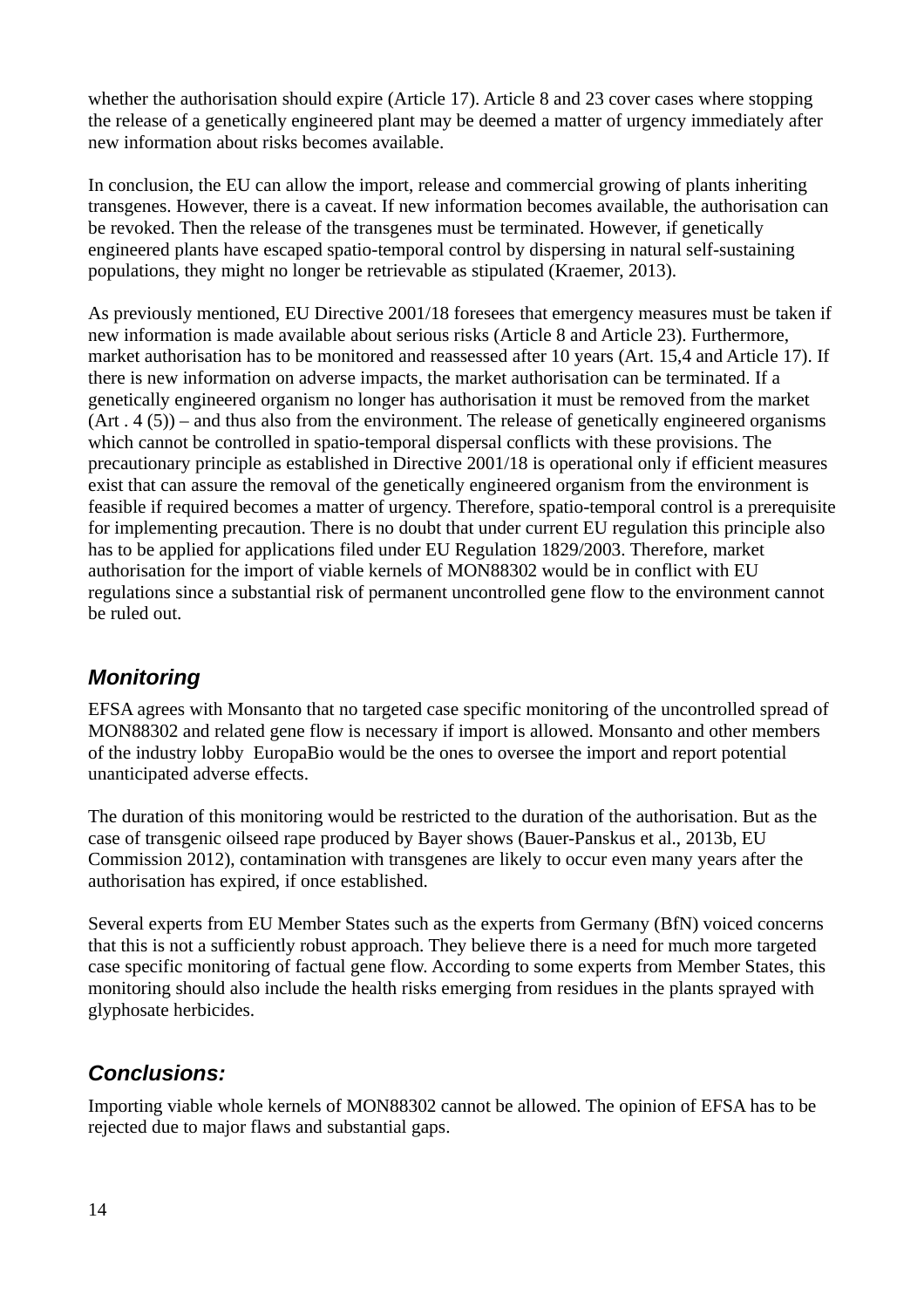#### <span id="page-14-0"></span>*References:*

Ammitzbøll, H.A., Mikkelsen, T., Jørgensen, R.B. (2005) Environmental effects of transgene expression on hybrid fitness - a case study on oilseed rape. Environ Biosafety Res, 4: 3-12.

Aono, M., Wakiyama, S., Nagatsu, M., Nakajima, N., Tamaoki, M., Kubo, A., Saji, H. (2006) Detection of feral transgenic oilseed rape with multiple-herbicide resistance in Japan. Environmental Biosafety Research, 5(2): 77-87.

Aono, M., Wakiyama, S., Nagatsu, M., Kaneko, Y., Nishizawa, T., Nakajima, N., Tamaoki, M., Kubo, A., Saji, H. (2011) Seeds of a possible natural hybrid between herbicide-resistant Brassica napus and Brassica rapa detected on a riverbank in Japan. GM Crops, 2(3): 201-10.

Bauer-Panskus, A., Breckling, B., Hamberger, S., Then, C. (2013a) Cultivation-independent establishment of genetically engineered plants in natural populations: current evidence and implications for EU regulation, Environmental Sciences Europe 2013, 25:34. www.enveurope.com/content/25/1/34

Bauer-Panskus, A., Hamberger, S., Then, C. (2013b) Transgene Escape –Global atlas of uncontrolled spread of genetically engineered plants, Testbiotech, <http://www.testbiotech.org/en/node/944>

Breckling, B. (2013) Transgenic evolution and ecology are proceeding. In: Breckling, B. & Verhoeven, R. (2013) GM-Crop Cultivation – Ecological Effects on a Landscape Scale. Theorie in der Ökologie 17. Frankfurt, Peter Lang.

BfN (2005) Gebietsfremde Arten: Positionspapier des Bundesamtes fur Naturschutz. BfN-Skripten, 128.

Claessen, D., Gilligan, C.A., & Van Den Bosch, F. (2005) Which traits promote persistence of feral GM crops? Part 2: implications of metapopulation structure. Oikos, 110(1): 30-42.

Clements D.R., Ditommaso A. (2011) Climate change and weed adaptation: can evolution of invasive plants lead to greater range expansion than forecasted? Weed Res 51(3): 227–240.

EFSA (2014a) Panel on Genetically Modified Organisms (GMO), Scientific Opinion on application (EFSAGMO-BE-2011-101) for the placing on the market of herbicide-tolerant genetically modified oilseed rape MON 88302 for food and feed uses, import and processing under Regulation (EC) No 1829/2003 from Monsanto. EFSA Journal 2014;12(6):3701, 37 pp. doi:10.2903/j.efsa.2014.3701, Available online: www.efsa.europa.eu/efsajournal

EFSA (2014b) Comments from the experts of Member States on application (EFSAGMO-BE-2011- 101) for the placing on the market of herbicide-tolerant genetically modified oilseed rape MON 88302 for food and feed uses, import and processing under Regulation (EC) No 1829/2003 from Monsanto, available at register of EFSA,

<http://registerofquestions.efsa.europa.eu/roqFrontend/questionsListLoader?unit=GMO>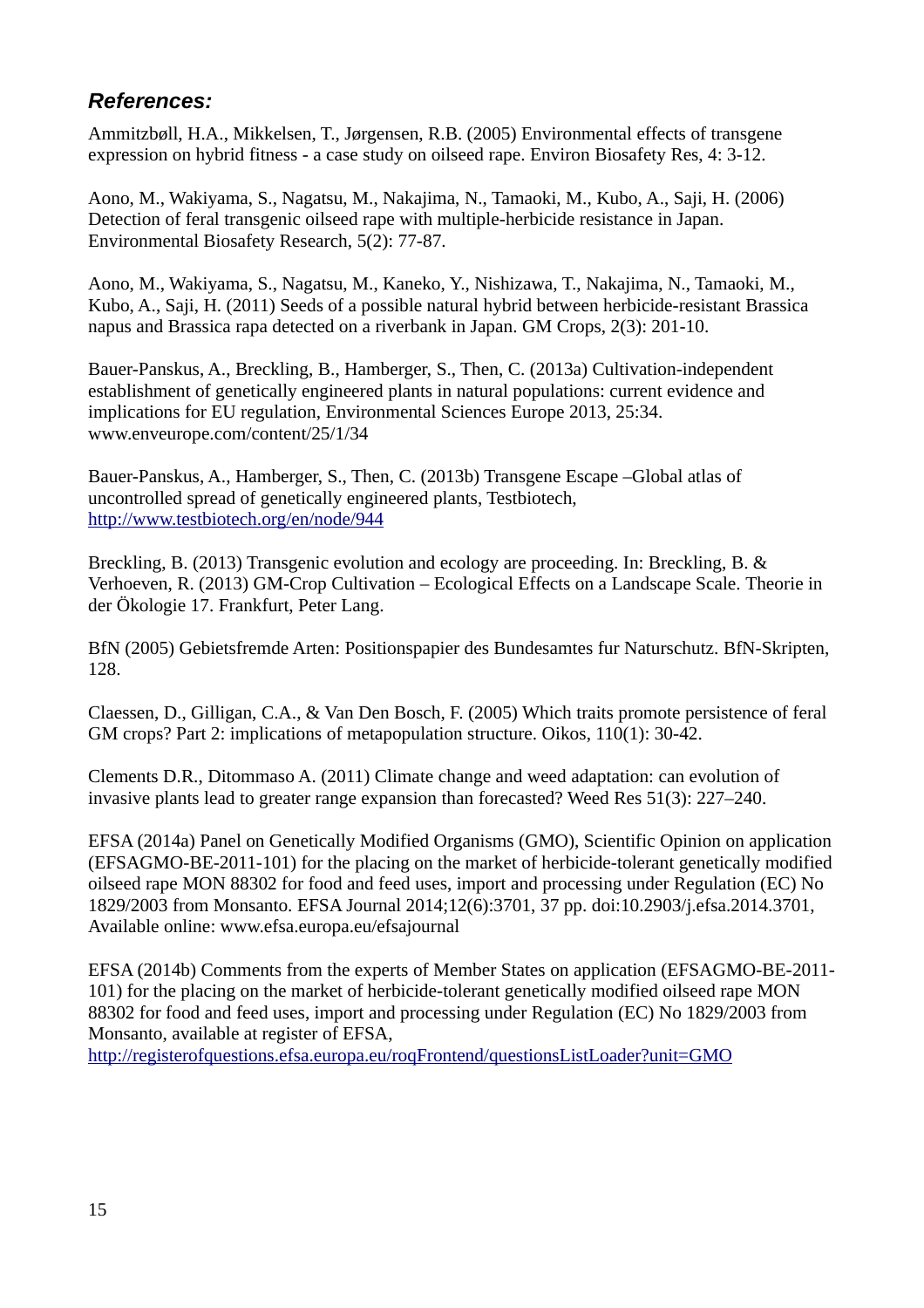EU Commission (2012) COMMISSION IMPLEMENTING DECISION of 3 February 2012 amending Decisions 2007/305/EC, 2007/306/EC and 2007/307/EC as regards the tolerance period for traces of Ms1xRf1 (ACS-BNØØ4-7xACS-BNØØ1-4) hybrid oilseed rape, Ms1xRf2 (ACS-BNØØ4-7xACS-BNØØ2-5) hybrid oilseed rape and Topas 19/2 (ACS-BNØØ7-1) oilseed rape as well as their derived products.

[www.fsai.ie/uploadedFiles/Legislation/Food\\_Legisation\\_Links/Genetically\\_Modified\\_Organisms\\_](http://www.fsai.ie/uploadedFiles/Legislation/Food_Legisation_Links/Genetically_Modified_Organisms_(GMOs)/Dec2012_69.pdf) [%28GMOs%29/Dec2012\\_69.pdf](http://www.fsai.ie/uploadedFiles/Legislation/Food_Legisation_Links/Genetically_Modified_Organisms_(GMOs)/Dec2012_69.pdf)

Franks, S.J., & Weis, A.E. (2009) Climate change alters reproductive isolation and potential gene flow in an annual plant. Evolutionary Applications, 2(4): 481-488.

Garnier, A., Darmency, H., Tricault, Y., Chèvre, A. M., & Lecomte, J. (2014) A stochastic cellular model with uncertainty analysis to assess the risk of transgene invasion after crop-wild hybridization: Oilseed rape and wild radish as a case study. Ecological Modelling, 276: 85-94. <http://www.sciencedirect.com/science/article/pii/S0304380014000386>

Guertler P., Lutz B., Kuehn R., Meyer H.H.D, Einspanier R., Killermann B., Albrecht C., (2008) Fate of recombinant DNA and Cry1Ab protein after ingestion and dispersal of genetically modified maize in comparison to rapeseed by fallow deer (Dama dama), Eur J Wildl Res (2008) 54:36–43

Kawata, M., Murakami, K., Ishikawa, T. (2009) Dispersal and persistence of genetically modified oilseed rape around Japanese harbors. Environmental Science and Pollution Research, 16(2): 120- 126.

Knispel, A.L., & McLachlan, S.M. (2010) Landscape-scale distribution and persistence of genetically modified oilseed rape (Brassica napus) in Manitoba, Canada. Environmental Science and Pollution Research, 17(1): 13-25.

Kraemer, L. (2013) Genetically Modified Living Organisms and the Precautionary Principle, legal dossier commissioned by Testbiotech, [www.testbiotech.de/node/904](http://www.testbiotech.de/node/904)

Liu, Y., Wei, W., Ma, K., Li, J., Liang, Y., & Darmency, H. (2013) Consequences of gene flow between oilseed rape (Brassica napus) and its relatives. Plant Science, 211: 42-51.

Leflon, M., Brun, H., Eber, F., Delourme, R., Lucas, M.O., Vallee, P., Ermel, M., Balesdent, M.H., Chevre, A.M. (2007) Detection, introgression and localization of genes conferring specific resistance to Leptosphaeria maculans from Brassica rapa into B-napus. Theor Appl Genet, 115: 897- 906.

Leflon, M., Grandont, L., Eber, F., Huteau, V., Coriton, O., Chelysheva, L., Jenczewski, E., Chevre, A.M. (2010) Crossovers get a boost in Brassica allotriploid and allotetraploid hybrids. Plant Cell, 22: 2253-2264.

Letourneau, D.K., & Hagen, J.A. (2012) Plant Fitness Assessment for Wild Relatives of Insect Resistant Bt- Crops. Journal of Botany, ID 389247.

Lutman, P.J.W., Freeman, S.E., Pekrun, C. (2003) The long-term persistence of seeds of oilseed rape (Brassica napus) in arable fields. The Journal of Agricultural Science, 141(2): 231-240.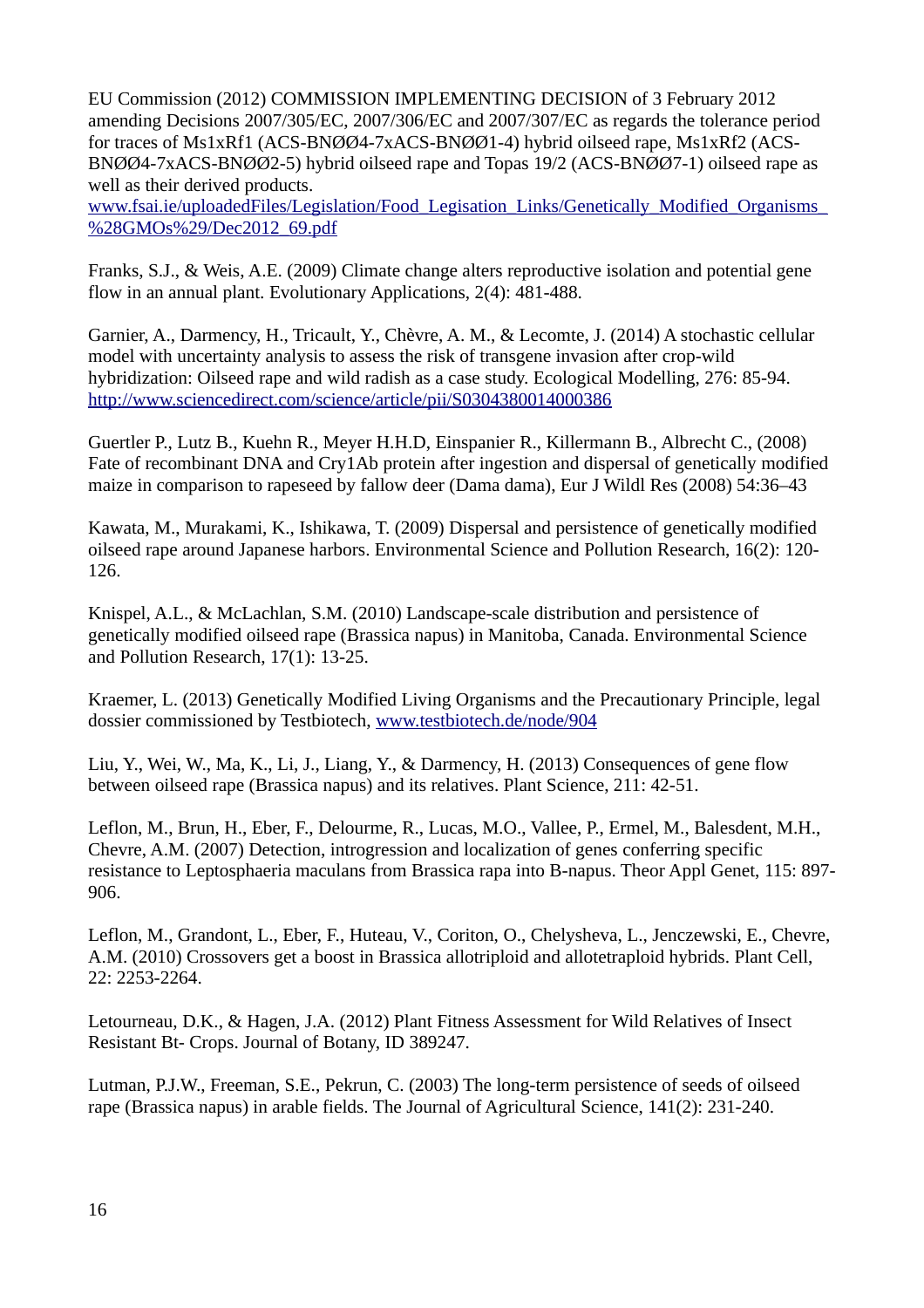Lukasik, A., & Zielenkiewicz, P. (2014) In Silico Identification of Plant miRNAs in Mammalian Breast Milk Exosomes – A Small Step Forward? PLoS ONE 9(6): e99963.

Matthews, D., Jones, H., Gans, P., Coates, S., Smith, L.M. (2005) Toxic secondary metabolite production in genetically modified potatoes in response to stress. J Agr Food Chem 2005, 53(20): 7766–7776.

Meyer P., Linn F., Heidmann I., Meyer H., Niedenhof I., Saedler H. (1992) Endogenous and environmental factors influence 35S promoter methylation of a maize A1 gene construct in transgenic petunia and its colour phenotype. Mol Genes Genet, 231: 345–352.

Meier, M.S., Trtikova, M., Suter, M., Edwards, P.J., Hilbeck, A. (2013) Simulating evolutionary responses of an introgressed insect resistance trait for ecological effect assessment of transgene flow: a model for supporting informed decision-making in environmental risk assessment. Ecology and Evolution, 3(2): 416-423.

Mercer, K.L., Andow, D.A., Wyse, D.L., Shaw, R.G. (2007) Stress and domestication traits increase the relative fitness of crop–wild hybrids in sunflower. Ecology Letters, 10(5): 383-393.

Mizuguti, A., Yoshimura, Y., Shibaike, H., Matsuo, K. (2011) Persistence of feral populations of Brassica napus originated from spilled seeds around the Kashima seaport in Japan. Japanese Agricultural Research Quarterly, 45(2): 181-5.

Monsanto (2012) Application for authorization to place on the market MON 88302 oilseed rape in the European Union, according to Regulation (EC) No 1829/2003 on genetically modified food and feed, available at register of EFSA,

<http://registerofquestions.efsa.europa.eu/roqFrontend/questionsListLoader?unit=GMO>

Munier, D.J., Brittan, K.L., Lanini,W.T. (2012) Seed bank persistence of genetically modified canola in California. Environmental Science and Pollution Research, 19(6): 2281-2284.

Nishizawa, T., Nakajima, N., Aono, M., Tamaoki, M., Kubo, A., Saji, H. (2009) Monitoring the occurrence of genetically modified oilseed rape growing along a Japanese roadside: 3- year observations. Environmental Biosafety Research, 8(1): 33-44.

OECD (2012) Consensus Document on the Biology of Brassica crops (Brassica spp.). Organisation for Economic Co-operation and Development.

Pessel, F.D., Lecomte, J., Emeriau, V., Krouti, M., Messean, A., Gouyon, P.H. (2001) Persistence of oilseed rape (Brassica napus L.) outside of cultivated fields. Theor Appl Genet, 102: 841-846.

Pivard, S., Adamczyk, K., Lecomte, J., Lavigne, C., Bouvier, A., Deville, A., Gouyon, P.H., Huet, S. (2008a) Where do the feral oilseed rape populations come from? A large-scale study of their possible origin in a farmland area. J Appl Ecol, 45: 476-485.

Pivard, S., Demsar, D., Lecomte, J., Debeljak, M., Dzeroski, S. (2008b) Characterizing the presence of oilseed rape feral populations on field margins using machine learning. Ecol Model, 212: 147- 154.